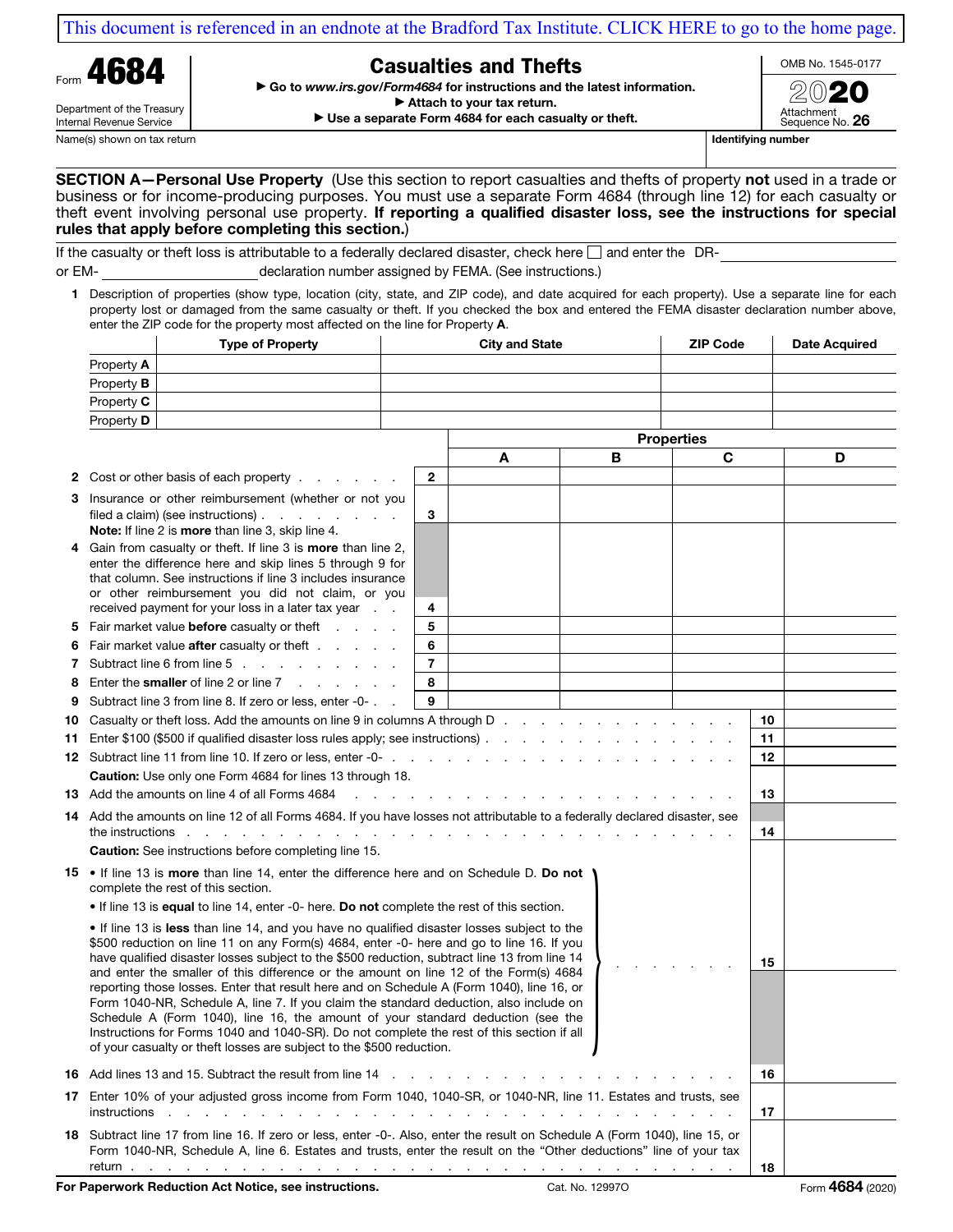Form 4684 (2020) Page 2

Name(s) shown on tax return. Do not enter name and identifying number if shown on other side. In the state of the interviewed and identifying number

|                                                                                                                                                                                                                                                               | <b>SECTION B-Business and Income-Producing Property</b>                                                                                                                                                                                                                                                                                                                                                                                                                            |    |    |                                                        |                                    |            |                                              |
|---------------------------------------------------------------------------------------------------------------------------------------------------------------------------------------------------------------------------------------------------------------|------------------------------------------------------------------------------------------------------------------------------------------------------------------------------------------------------------------------------------------------------------------------------------------------------------------------------------------------------------------------------------------------------------------------------------------------------------------------------------|----|----|--------------------------------------------------------|------------------------------------|------------|----------------------------------------------|
|                                                                                                                                                                                                                                                               | Part I<br>Casualty or Theft Gain or Loss (Use a separate Part I for each casualty or theft.)                                                                                                                                                                                                                                                                                                                                                                                       |    |    |                                                        |                                    |            |                                              |
|                                                                                                                                                                                                                                                               | 19 Description of properties (show type, location, and date acquired for each property). Use a separate line for each property lost or damaged from<br>the same casualty or theft. See instructions if claiming a loss due to a Ponzi-type investment scheme and Section C is not completed.                                                                                                                                                                                       |    |    |                                                        |                                    |            |                                              |
|                                                                                                                                                                                                                                                               |                                                                                                                                                                                                                                                                                                                                                                                                                                                                                    |    |    |                                                        |                                    |            |                                              |
|                                                                                                                                                                                                                                                               |                                                                                                                                                                                                                                                                                                                                                                                                                                                                                    |    |    |                                                        |                                    |            |                                              |
|                                                                                                                                                                                                                                                               |                                                                                                                                                                                                                                                                                                                                                                                                                                                                                    |    |    |                                                        |                                    |            |                                              |
|                                                                                                                                                                                                                                                               | Property D and the state of the state of the state of the state of the state of the state of the state of the state of the state of the state of the state of the state of the state of the state of the state of the state of                                                                                                                                                                                                                                                     |    |    |                                                        |                                    |            |                                              |
|                                                                                                                                                                                                                                                               | <b>Properties</b><br>C<br>В<br>A                                                                                                                                                                                                                                                                                                                                                                                                                                                   |    |    |                                                        |                                    | D          |                                              |
| 20                                                                                                                                                                                                                                                            | Cost or adjusted basis of each property                                                                                                                                                                                                                                                                                                                                                                                                                                            | 20 |    |                                                        |                                    |            |                                              |
|                                                                                                                                                                                                                                                               | 21 Insurance or other reimbursement (whether or not you                                                                                                                                                                                                                                                                                                                                                                                                                            |    |    |                                                        |                                    |            |                                              |
|                                                                                                                                                                                                                                                               | filed a claim). See the instructions for line 3<br>Note: If line 20 is more than line 21, skip line 22.                                                                                                                                                                                                                                                                                                                                                                            | 21 |    |                                                        |                                    |            |                                              |
|                                                                                                                                                                                                                                                               | 22 Gain from casualty or theft. If line 21 is more than line 20, enter<br>the difference here and on line 29 or line 34, column (c), except                                                                                                                                                                                                                                                                                                                                        |    |    |                                                        |                                    |            |                                              |
|                                                                                                                                                                                                                                                               | as provided in the instructions for line 33. Also, skip lines 23                                                                                                                                                                                                                                                                                                                                                                                                                   |    |    |                                                        |                                    |            |                                              |
|                                                                                                                                                                                                                                                               | through 27 for that column. See the instructions for line 4 if line                                                                                                                                                                                                                                                                                                                                                                                                                |    |    |                                                        |                                    |            |                                              |
|                                                                                                                                                                                                                                                               | 21 includes insurance or other reimbursement you did not<br>claim, or you received payment for your loss in a later tax year                                                                                                                                                                                                                                                                                                                                                       | 22 |    |                                                        |                                    |            |                                              |
| 23                                                                                                                                                                                                                                                            | Fair market value <b>before</b> casualty or theft                                                                                                                                                                                                                                                                                                                                                                                                                                  | 23 |    |                                                        |                                    |            |                                              |
| 24                                                                                                                                                                                                                                                            | Fair market value after casualty or theft                                                                                                                                                                                                                                                                                                                                                                                                                                          | 24 |    |                                                        |                                    |            |                                              |
| 25                                                                                                                                                                                                                                                            | Subtract line 24 from line 23                                                                                                                                                                                                                                                                                                                                                                                                                                                      | 25 |    |                                                        |                                    |            |                                              |
| 26                                                                                                                                                                                                                                                            | Enter the smaller of line 20 or line 25<br>.                                                                                                                                                                                                                                                                                                                                                                                                                                       | 26 |    |                                                        |                                    |            |                                              |
|                                                                                                                                                                                                                                                               | Note: If the property was totally destroyed by casualty or<br>lost from theft, enter on line 26 the amount from line 20.                                                                                                                                                                                                                                                                                                                                                           |    |    |                                                        |                                    |            |                                              |
|                                                                                                                                                                                                                                                               | 27 Subtract line 21 from line 26. If zero or less, enter -0- .                                                                                                                                                                                                                                                                                                                                                                                                                     | 27 |    |                                                        |                                    |            |                                              |
| 28                                                                                                                                                                                                                                                            | Casualty or theft loss. Add the amounts on line 27. Enter the total here and on line 29 or line 34 (see instructions)                                                                                                                                                                                                                                                                                                                                                              |    |    |                                                        |                                    | 28         |                                              |
|                                                                                                                                                                                                                                                               | Part II<br><b>Summary of Gains and Losses (from separate Parts I)</b>                                                                                                                                                                                                                                                                                                                                                                                                              |    |    | (b) Losses from casualties or thefts                   |                                    |            | (c) Gains from                               |
|                                                                                                                                                                                                                                                               | (a) Identify casualty or theft                                                                                                                                                                                                                                                                                                                                                                                                                                                     |    |    | (i) Trade, business,<br>rental, or royalty<br>property | (ii) Income-<br>producing property |            | casualties or thefts<br>includible in income |
|                                                                                                                                                                                                                                                               | <b>Casualty or Theft of Property Held One Year or Less</b>                                                                                                                                                                                                                                                                                                                                                                                                                         |    |    |                                                        |                                    |            |                                              |
| 29                                                                                                                                                                                                                                                            | <u> 1989 - Johann Barn, fransk politik amerikansk politik (</u>                                                                                                                                                                                                                                                                                                                                                                                                                    |    |    |                                                        |                                    |            |                                              |
| 30                                                                                                                                                                                                                                                            |                                                                                                                                                                                                                                                                                                                                                                                                                                                                                    |    | 30 |                                                        |                                    |            |                                              |
|                                                                                                                                                                                                                                                               | 31 Combine line 30, columns (b)(i) and (c). Enter the net gain or (loss) here and on Form 4797, line 14. If Form 4797 is                                                                                                                                                                                                                                                                                                                                                           |    |    |                                                        |                                    |            |                                              |
|                                                                                                                                                                                                                                                               | not otherwise required, see instructions exception of the contract of the contract of the contract of the contract of the contract of the contract of the contract of the contract of the contract of the contract of the cont                                                                                                                                                                                                                                                     |    |    |                                                        |                                    | 31         |                                              |
|                                                                                                                                                                                                                                                               | 32 Enter the amount from line 30, column (b)(ii) here. Individuals, enter the amount from income-producing property on<br>Schedule A (Form 1040), line 16, or Form 1040-NR, Schedule A, line 7. (Do not include any loss on property used as<br>an employee.) Estates and trusts, partnerships, and S corporations, see instructions                                                                                                                                               |    |    |                                                        |                                    |            |                                              |
|                                                                                                                                                                                                                                                               | <b>Casualty or Theft of Property Held More Than One Year</b>                                                                                                                                                                                                                                                                                                                                                                                                                       |    |    |                                                        |                                    | 32         |                                              |
| 33                                                                                                                                                                                                                                                            |                                                                                                                                                                                                                                                                                                                                                                                                                                                                                    |    |    |                                                        |                                    | 33         |                                              |
| 34                                                                                                                                                                                                                                                            |                                                                                                                                                                                                                                                                                                                                                                                                                                                                                    |    |    |                                                        |                                    |            |                                              |
|                                                                                                                                                                                                                                                               |                                                                                                                                                                                                                                                                                                                                                                                                                                                                                    |    |    |                                                        |                                    |            |                                              |
| 35                                                                                                                                                                                                                                                            | Total losses. Add amounts on line 34, columns (b)(i) and (b)(ii) $\ldots$ $\ldots$ $\mid$ 35   (                                                                                                                                                                                                                                                                                                                                                                                   |    |    |                                                        |                                    |            |                                              |
| 36                                                                                                                                                                                                                                                            |                                                                                                                                                                                                                                                                                                                                                                                                                                                                                    |    |    |                                                        |                                    | 36<br>37   |                                              |
| 38                                                                                                                                                                                                                                                            | de la casa de la casa de la casa de la casa de la casa<br>Add amounts on line 35, columns (b)(i) and (b)(ii)<br>37<br>If the loss on line 37 is <b>more</b> than the gain on line 36:                                                                                                                                                                                                                                                                                              |    |    |                                                        |                                    |            |                                              |
| a Combine line 35, column (b)(i) and line 36, and enter the net gain or (loss) here. Partnerships and S corporations, see<br>the Note below. All others, enter this amount on Form 4797, line 14. If Form 4797 is not otherwise required, see<br>instructions |                                                                                                                                                                                                                                                                                                                                                                                                                                                                                    |    |    |                                                        |                                    | <b>38a</b> |                                              |
|                                                                                                                                                                                                                                                               | <b>b</b> Enter the amount from line 35, column (b)(ii) here. Individuals, enter the amount from income-producing property on<br>Schedule A (Form 1040), line 16, or Form 1040-NR, Schedule A, line 7. (Do not include any loss on property used as<br>an employee.) Estates and trusts, enter on the "Other deductions" line of your tax return. Partnerships and S<br>corporations, see the <b>Note</b> below.<br>$\mathbf{r}$ and $\mathbf{r}$ and $\mathbf{r}$ and $\mathbf{r}$ |    |    |                                                        |                                    |            |                                              |
| 39                                                                                                                                                                                                                                                            | If the loss on line 37 is less than or equal to the gain on line 36, combine lines 36 and 37 and enter here. Partnerships,                                                                                                                                                                                                                                                                                                                                                         |    |    |                                                        |                                    | 39         |                                              |
|                                                                                                                                                                                                                                                               | Note: Partnerships, enter the amount from line 38a, 38b, or 39 on Form 1065, Schedule K, line 11.<br>S corporations, enter the amount from line 38a or 38b on Form 1120-S, Schedule K, line 10.                                                                                                                                                                                                                                                                                    |    |    |                                                        |                                    |            |                                              |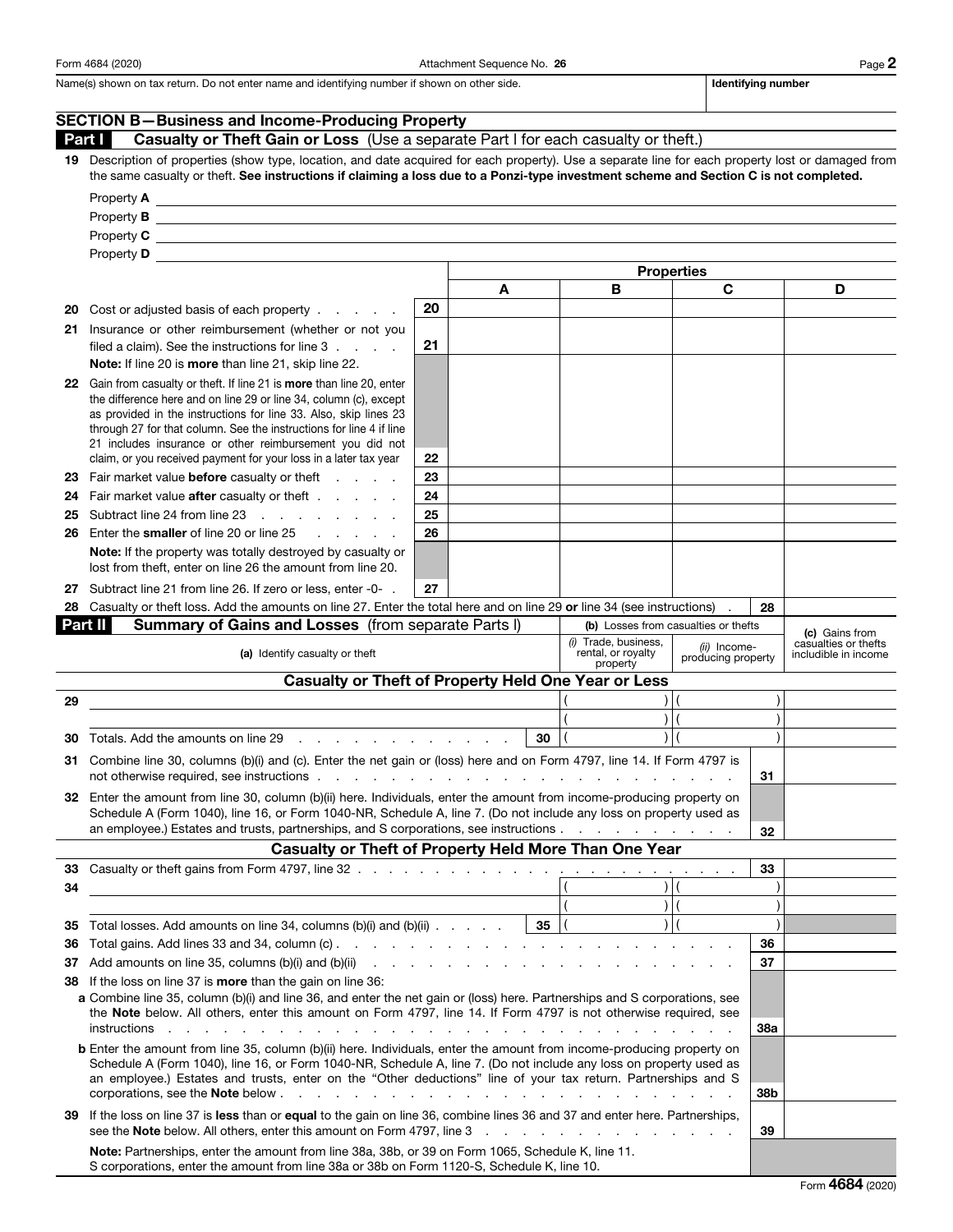Name(s) shown on tax return is a state of the state of the state of the state of the state of the state of the state of the state of the state of the state of the state of the state of the state of the state of the state o

## SECTION C—Theft Loss Deduction for Ponzi-Type Investment Scheme Using the Procedures in Revenue

Procedure 2009-20 (Complete this section in lieu of Appendix A in Revenue Procedure 2009-20. See instructions.)<br>
2311 Computation of Deduction

| <b>Part I</b><br><b>Computation of Deduction</b> |                                                                                                                                                                                                                                                                                                                                                                |    |  |  |  |
|--------------------------------------------------|----------------------------------------------------------------------------------------------------------------------------------------------------------------------------------------------------------------------------------------------------------------------------------------------------------------------------------------------------------------|----|--|--|--|
| 40                                               | $Initial investment.$ $\qquad \qquad$ $\qquad \qquad$ $\qquad$ $\qquad$ $\qquad$ $\qquad$ $\qquad$ $\qquad$ $\qquad$ $\qquad$ $\qquad$ $\qquad$ $\qquad$ $\qquad$ $\qquad$ $\qquad$ $\qquad$ $\qquad$ $\qquad$ $\qquad$ $\qquad$ $\qquad$ $\qquad$ $\qquad$ $\qquad$ $\qquad$ $\qquad$ $\qquad$ $\qquad$ $\qquad$ $\qquad$ $\qquad$ $\qquad$ $\qquad$ $\qquad$ |    |  |  |  |
| 41                                               | Subsequent investments (see instructions) 41                                                                                                                                                                                                                                                                                                                   |    |  |  |  |
| 42                                               | Income reported on your tax returns for tax years prior to the discovery year<br>(see instructions) and a set of the set of the set of the set of the set of the set of the set of the set of the set of the set of the set of the set of the set of the set of the set of the set of the set of the set of the                                                | 42 |  |  |  |
|                                                  |                                                                                                                                                                                                                                                                                                                                                                | 43 |  |  |  |
|                                                  |                                                                                                                                                                                                                                                                                                                                                                | 44 |  |  |  |
|                                                  | 45 Subtract line 44 from line 43. This is your total qualified investment                                                                                                                                                                                                                                                                                      | 45 |  |  |  |
|                                                  | 46 Enter 0.95 (95%) if you have no potential third-party recovery. Enter 0.75 (75%) if you have                                                                                                                                                                                                                                                                |    |  |  |  |
|                                                  |                                                                                                                                                                                                                                                                                                                                                                | 46 |  |  |  |
| 47                                               |                                                                                                                                                                                                                                                                                                                                                                | 47 |  |  |  |
| 48                                               |                                                                                                                                                                                                                                                                                                                                                                | 48 |  |  |  |
| 49.                                              | Potential insurance/Securities Investor Protection Corporation (SIPC) recovery                                                                                                                                                                                                                                                                                 | 49 |  |  |  |
| 50                                               |                                                                                                                                                                                                                                                                                                                                                                | 50 |  |  |  |
|                                                  | 51 Subtract line 50 from line 47. This is your deductible theft loss. Include this amount on line                                                                                                                                                                                                                                                              |    |  |  |  |
|                                                  | 28 of Section B, Part I. Do not complete lines 19–27 for this loss. Then complete Section B,                                                                                                                                                                                                                                                                   |    |  |  |  |
|                                                  |                                                                                                                                                                                                                                                                                                                                                                | 51 |  |  |  |

**Part II** Required Statements and Declarations (See instructions.)

• I am claiming a theft loss deduction pursuant to Revenue Procedure 2009-20 from a specified fraudulent arrangement conducted by the following individual or entity.

Name of individual or entity

Taxpayer identification number (if known)

Address

• I have written documentation to support the amounts reported in Part I of this Section C.

• I am a qualified investor, as defined in section 4.03 of Revenue Procedure 2009-20.

• If I have determined the amount of my theft loss deduction using 0.95 on line 46 above, I declare that I have not pursued and do not intend to pursue any potential third-party recovery, as that term is defined in section 4.10 of Revenue Procedure 2009-20.

• I agree to comply with the conditions and agreements set forth in Revenue Procedure 2009-20 and this Section C.

• If I have already filed a return or amended return that does not satisfy the conditions in section 6.02 of Revenue Procedure 2009-20, I agree to all adjustments or actions that are necessary to comply with those conditions. The tax year(s) for which I filed the return(s) or amended return(s) and the date(s) on which they were filed are as follows:

Form 4684 (2020)